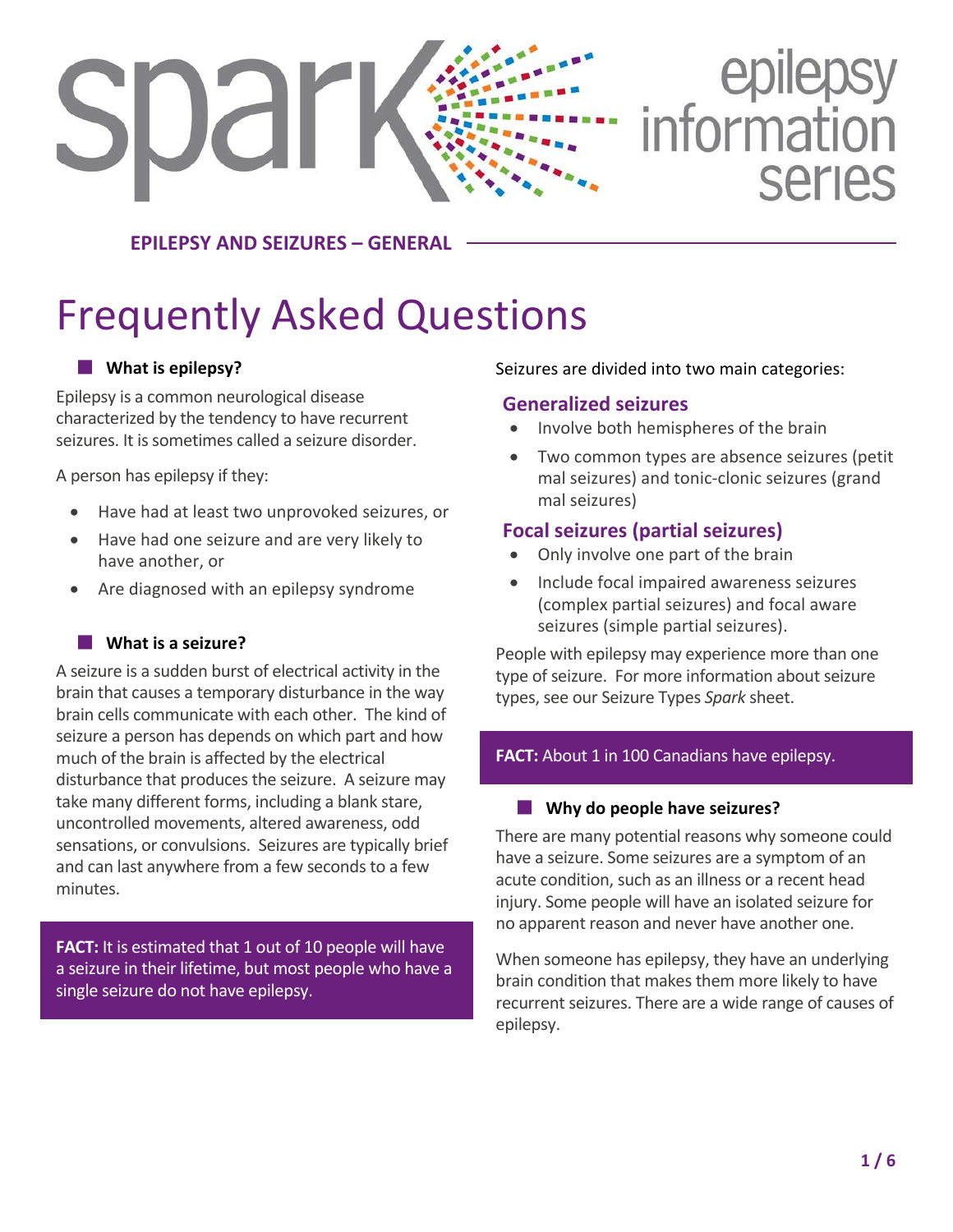

#### ■ Do people get a warning before a seizure?

Sometimes people can feel a seizure coming on. However, warnings are not experienced by everyone with epilepsy.

#### **Aura**

Some people have an aura at the very beginning of a focal seizure or a generalized seizure. Technically, an aura doesn't happen "before" the seizure, because it is actually part of the seizure. Some examples of auras are a sudden feeling of fear, an odd smell or taste, or a sudden tingling sensation in part of the body.

An aura can also occur by itself. For example, if the seizure activity causing the aura does not spread to other brain areas, then the seizure may not progress to a loss of awareness or loss of consciousness.

#### **Prodrome**

Another type of warning, called a prodrome, can occur minutes, hours, or days before the seizure begins. Some examples are headache, mood changes, or changes in thinking abilities.

#### **How is epilepsy diagnosed?**

Epilepsy is diagnosed by a physician or nurse practitioner. The healthcare professional will complete a medical history, asking questions about the seizure, such as what happened before, during, and after it.

The person will have an electroencephalogram (EEG), which is a test that records brain waves picked up by metal discs (electrodes) placed on the scalp. The brain waves show patterns of brain activity which may help the doctor identify epilepsy and provide more information about any seizures a person may have. (For more information, see our EEG *Spark* sheet.)

CT or MRI brain scans may also be helpful in some patients to look for differences in brain structure, scars, or other physical conditions that may be causing the seizures. Based on all of the information gathered, the healthcare provider may diagnose the person with epilepsy.

#### **How is epilepsy treated?**

The goal of epilepsy treatment is to prevent seizures. Anti-seizure medication is the most common way to treat epilepsy. Different medications control different types of seizures, and a medication that helps one person may not be effective for someone else.

About 70% of people with epilepsy have their seizures controlled with medication. In some cases, epilepsy surgery offers the possibility of a reduction or complete elimination of the seizures. Other non-drug treatments include specialized diets and nerve stimulation.

It's important to remember that everyone responds differently to treatment, so a person with epilepsy should discuss their care with their physician before making any changes to their treatment.

For more information, see these *Spark* sheets: Anti-Seizure Medications, Epilepsy Surgery, Complementary Therapies, and Ketogenic Diet Therapy for Epilepsy.

#### **Do people have seizures forever?**

Some types of epilepsy are limited to a certain age group or stage of development, but in many cases epilepsy is a chronic, life-long disease. There are treatment options to help people achieve seizurefreedom. Medication will be effective for many people. Some people are good candidates for epilepsy surgery.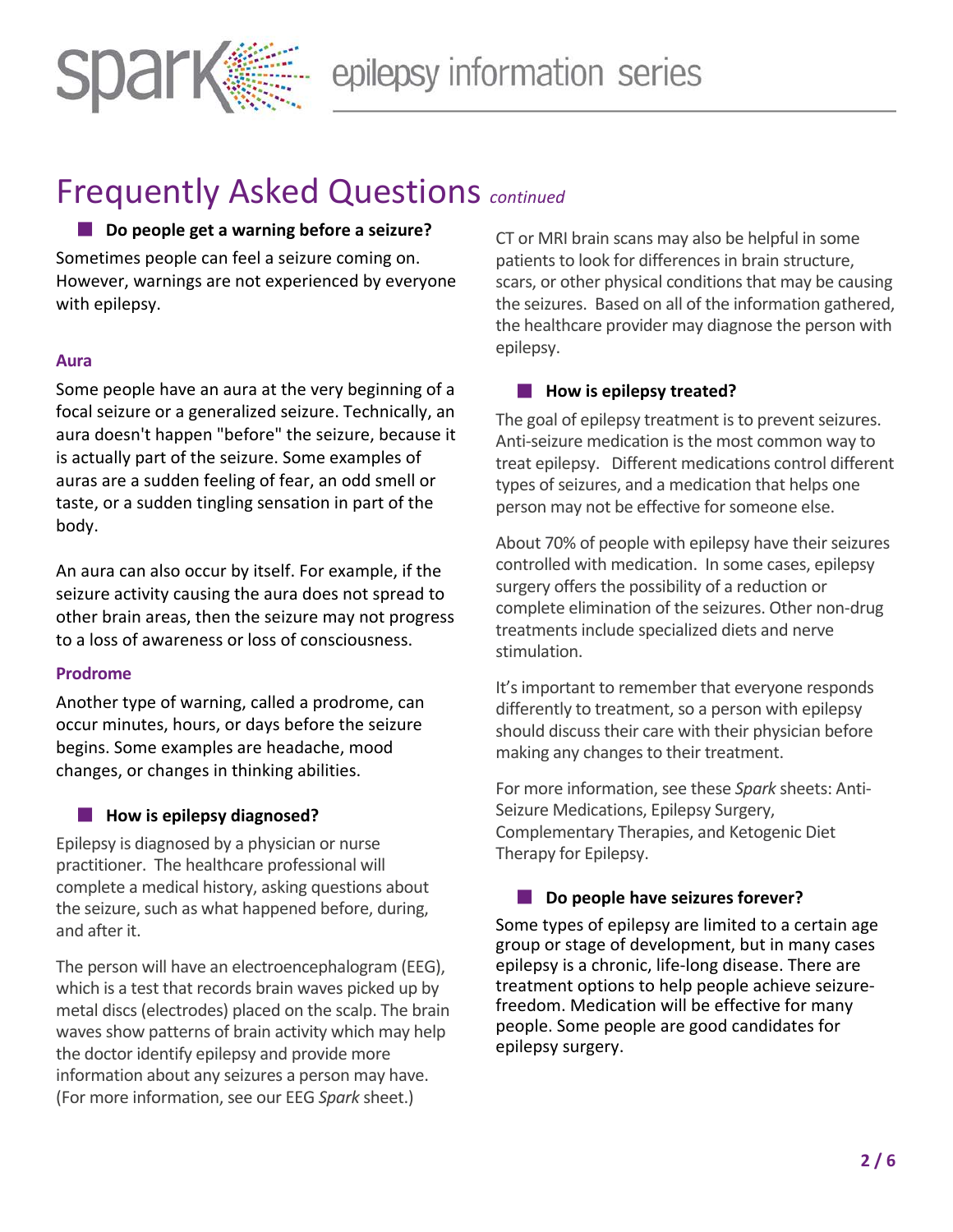

**I have not had a seizure for years. Do I still have epilepsy?**

If someone is taking anti-seizure medication to control their seizures, they are considered to have active epilepsy. The International League Against Epilepsy considers epilepsy to be resolved for individuals with an age-dependent epilepsy syndrome who are past the applicable age or if the individual has been seizure-free for 10 years and off medication for at least the last five years.

#### **How common is epilepsy?**

Epilepsy is not rare  $-$  in fact, about 1 in 100 Canadians has epilepsy and over 50 million people worldwide live with it. It can affect anyone of any gender, age, and ethnicity.

Many famous people have had (or are suspected to have had) epilepsy, including Neil Young, Florence Griffith Joyner, Derek Morris, Harriet Tubman, Hugo Weaving, Fyodor Dostoevsky, Lil Wayne, and many others.

#### **No. 3** What causes epilepsy?

Epilepsy is NOT contagious – you can't catch it, and you can't give it to someone else. In more than half of cases, no clear known cause can be found.

Some types of epilepsy are associated with genetic factors. Among the rest, anything that affects the way the brain works could increase the chance of developing epilepsy.

Possible causes include:

- Head injuries
- Lack of oxygen during birth
- Stroke
- Problems in development of the brain before birth
- **Brain tumors**
- Genetic conditions (such as tuberous sclerosis)
- Metabolic or autoimmune conditions
- Infections such as meningitis or encephalitis

#### **What triggers seizures?**

Triggers vary from person to person. Some people with epilepsy are able to very clearly identify situations that trigger a seizure, while others are unable to find a pattern to their seizures. A common way to identify seizure triggers is to keep a seizure record that includes tracking what happens before each seizure.

Common triggers include:

- Missed doses of anti-seizure medication (most common trigger)
- Lack of sleep or fatigue
- Stress or excitation
- Elevated body temperature
- Colds, flu or some kinds of infection
- Hormonal changes during the menstrual cycle
- Alcohol
- Flashing lights or contrasting patterns (photosensitivity), but only in about 5% of all people with epilepsy

#### **Can a person with epilepsy drive?**

In Ontario, you can drive with epilepsy if you meet certain criteria set out in the Ontario Highway Traffic Act. Typically, this includes being seizure-free for at least 6 months, and taking your medication as prescribed.

This is to ensure your safety, as well as the safety of those around you. Your physician is required by law to submit a report to the Ministry of Transportation when you have had a seizure that could affect your ability to safely drive.

For more information, see our Epilepsy and Driving *Spark* sheet.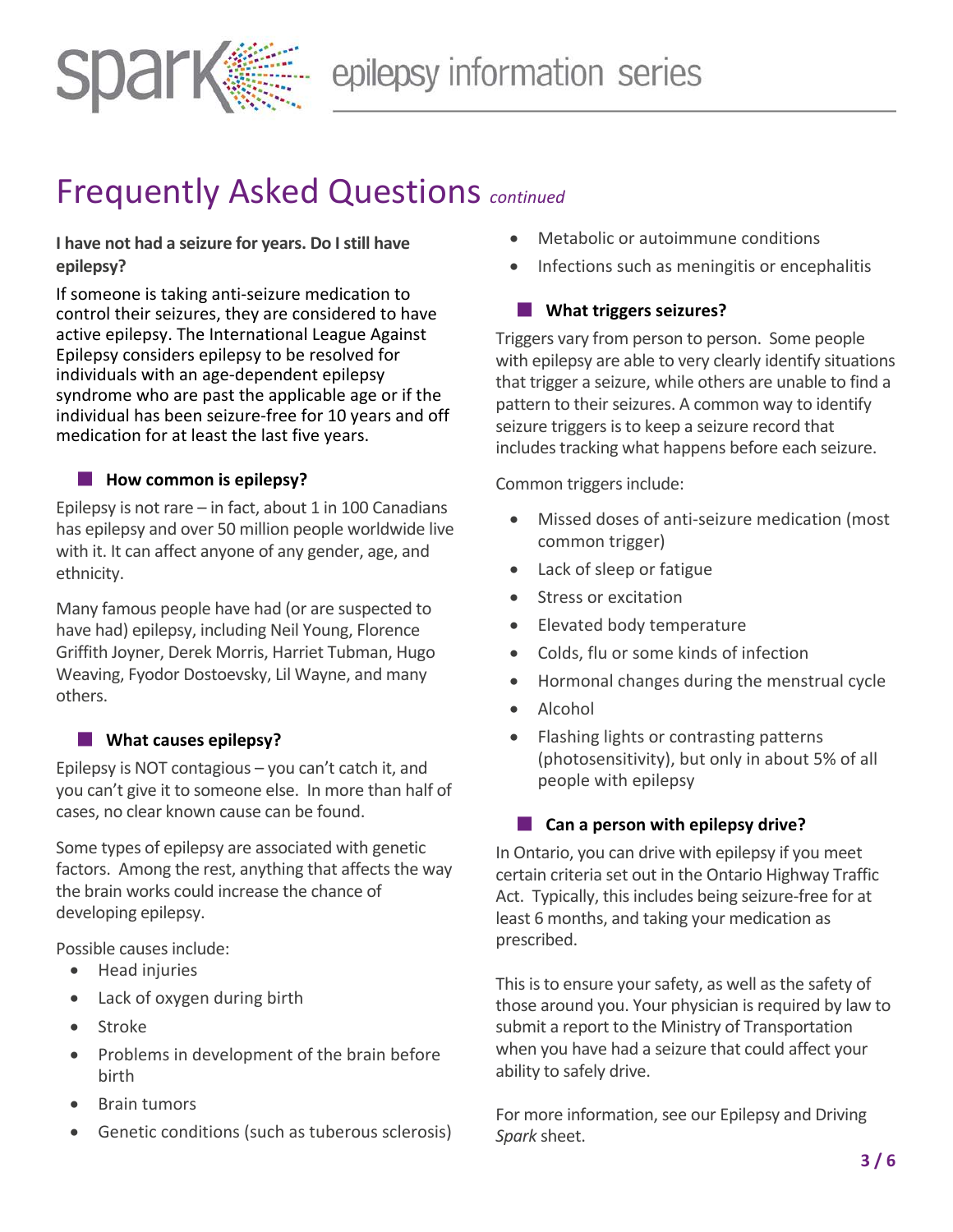

#### **Does epilepsy affect a person's emotional wellbeing?**

It is normal for a person who has been diagnosed with epilepsy to experience a range of emotions such as anger, frustration, fear, and sadness. Concern for the future and negative responses from friends and family can leave a person feeling vulnerable and alone.

Living with epilepsy can result in personal challenges, but it does not have to result in an inability to live a rewarding and full life.

People with epilepsy experience depression and anxiety more frequently than individuals without epilepsy. Research hasn't yet determined why this happens, but there may be some common links between the underlying causes of these brain disorders.

For more information, see our Epilepsy and Depression and Epilepsy and Anxiety *Spark* sheets.

#### **Does epilepsy affect intelligence?**

People with epilepsy have the same range of intelligence as people without epilepsy. Some conditions that lower mental ability also cause epilepsy, but epilepsy itself does not diminish mental ability.

Some people with epilepsy struggle with memory problems for a variety of reasons. For more information and memory strategy tips, see our Epilepsy and Memory (Adults) *Spark* sheet.

<span id="page-3-0"></span>If your child is struggling in school, you may find the following *Spark* sheets helpful: Epilepsy and Learning Challenges, Epilepsy and Memory (Children), Epilepsy and ADHD, or Helping Children with Organization and Planning. Can you die from epilepsy?

The vast majority of people with epilepsy live long and healthy lives. As with many other medical conditions though, for some people there is an increased risk of dying caused by epilepsy.

The overall risk of dying for a person with epilepsy is 1.6 to 3 times higher than for the general population<sup>1</sup>.

The possible causes of this increased risk include:

- Complications during or after a seizure, such as seizures that do not stop naturally (status epilepticus)
- Accidents caused by having a seizure, including drowning or car accidents
- The underlying medical cause of someone's epilepsy
- SUDEP (Sudden Unexpected Death in Epilepsy)

**TIP:** SUDEP occurs in about 1 out of every 1000 people with epilepsy, and happens more often in people who have frequent convulsive seizures.

SUDEP is thought to happen when a person with epilepsy, who is in their usual state of health, dies unexpectedly.

The best way to reduce the risk of SUDEP is to continue your self-care routine to have as few seizures as possible. For more information about SUDEP, contact SUDEP Aware (www.sudepaware.org).

Despite these risks, it's important to remember that it is not common for people to die from epilepsy. If you are concerned about what the possible risks of epilepsy mean for you, talk to your healthcare provider.

<sup>&</sup>lt;sup>1</sup> Epilepsy Across the Spectrum IOM Report, 2013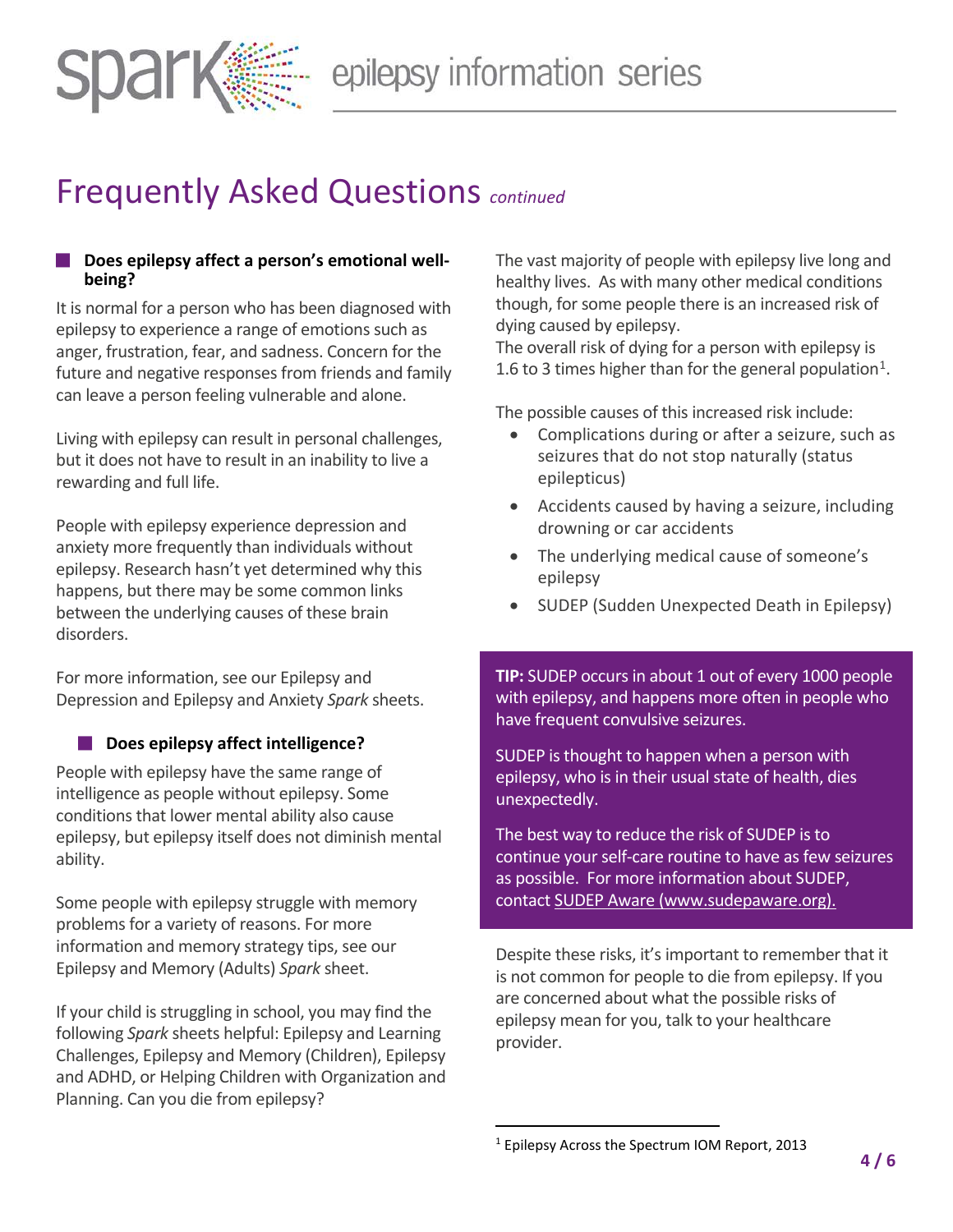

#### **What do I do if someone is having a seizure?**

#### **1. Stay Calm**

Most often, a seizure will run its course and end naturally within a few minutes.

#### **2. Time It**

#### **Call 911** if:

- The seizure lasts more than 5 minutes
- The seizure repeats without full recovery between seizures
- The person is pregnant
- The person has diabetes
- The person is injured from the seizure
- The seizure occurs in water
- You are not sure if the person has epilepsy

#### **3. Protect from Injury**

- Move sharp objects out of the way.
- If the person falls to the ground, roll them on their side when it is safe to do so and place something soft under their head.
- If the person wanders during their seizure, stay by their side and gently steer them away from danger.
- When the seizure ends, provide reassurance and stay with the person if they are confused.

#### **DO NOT restrain the person.**

#### **NEVER put anything in the person's mouth.**

**FACT:** It is physically impossible to swallow your tongue during a seizure. Never put something in a person's mouth during a seizure.

#### **How can I support other people with epilepsy?**

One of the easiest ways to show your support is to talk about epilepsy. One of the most difficult challenges that people with epilepsy face is the stigma associated with the condition.

By spreading awareness and educating others, you can help erase the misconceptions that exist about epilepsy.

You can also support the services provided by your local epilepsy agency by becoming a volunteer or donor, or running a fundraiser.

#### **I** I have just had a seizure for the first time. **What do I do?**

About 1 in 10 people will have a seizure in their lifetime. Having a seizure for the first time can be a frightening experience for the individual and others involved. Knowing what to do can help. First time seizures need to be evaluated by a healthcare provider to determine if the episode was a seizure and to investigate the cause.

Do not drive until you speak with a physician and get information about your medical fitness to safely operate a motor vehicle.

A healthcare provider will ask what you remember about the episode. What happened before it began and at the onset? What do you recall about the seizure? If there are parts that you do not remember, a witness may be able to fill-in other details such as how long the seizure lasted, what it looked like and what happened when it ended.